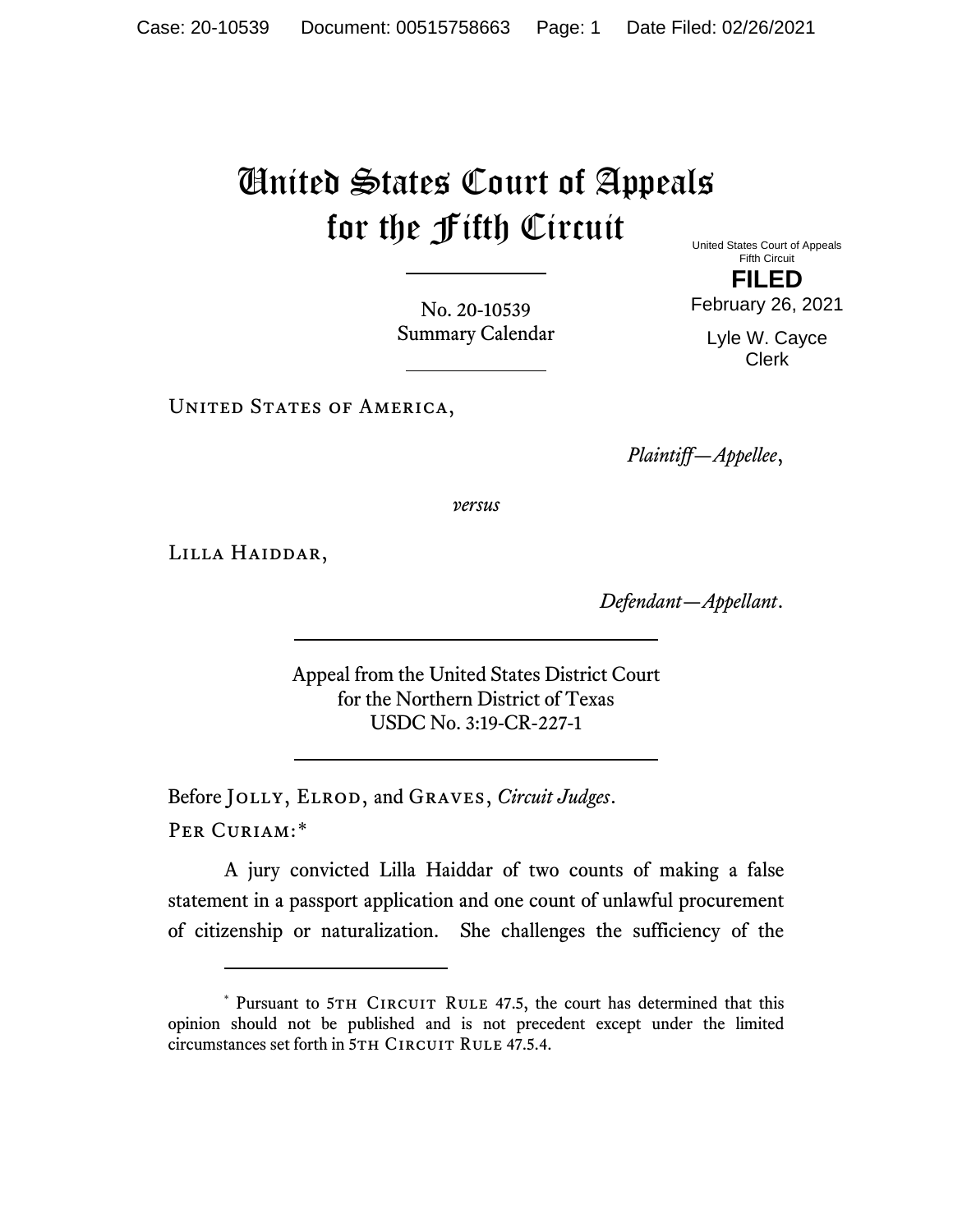## No. 20-10539

evidence as to her conviction of unlawful procurement of citizenship or naturalization.

There are three elements to that offense: "(1) the defendant issued, procured, obtained, applied for, or otherwise attempted to procure naturalization or citizenship; (2) the defendant is not entitled [to] naturalization or citizenship; and (3) the defendant knows that he or she is not entitled to naturalization or citizenship." *United States v. Moses*, 94 F.3d 182, 184 (5th Cir. 1996). Haiddar does not dispute that the Government proved the first element, and she concedes that the evidence was sufficient to prove the superseding indictment's allegation that she was ineligible for naturalization due to the lack of good moral character. She contends that the evidence was insufficient to prove that she knew of her ineligibility.

The superseding indictment alleged that she lacked good moral character because in applying for naturalization, she gave false answers under oath indicating that she (1) had never given false or misleading information to any United States government official while applying for any immigration benefit or to prevent deportation, exclusion, or removal; and (2) had never lied to any United States government official to gain entry or admission into the United States. The testimony of the immigration officer who adjudicated Haiddar's naturalization application established that Haiddar's responses to those two questions had a pivotal impact on her eligibility for naturalization.

Viewing the evidence and all reasonable inferences in the light most favorable to the prosecution, we conclude that a rational juror could have found beyond a reasonable doubt that Haiddar knew that truthful responses to those questions would have made her ineligible for naturalization. *See Moses*, 94 F.3d at 184, 187. First, Haiddar originally left those two questions blank while answering all but one of the other questions in the naturalization application's section on "Good Moral Character." Then during her